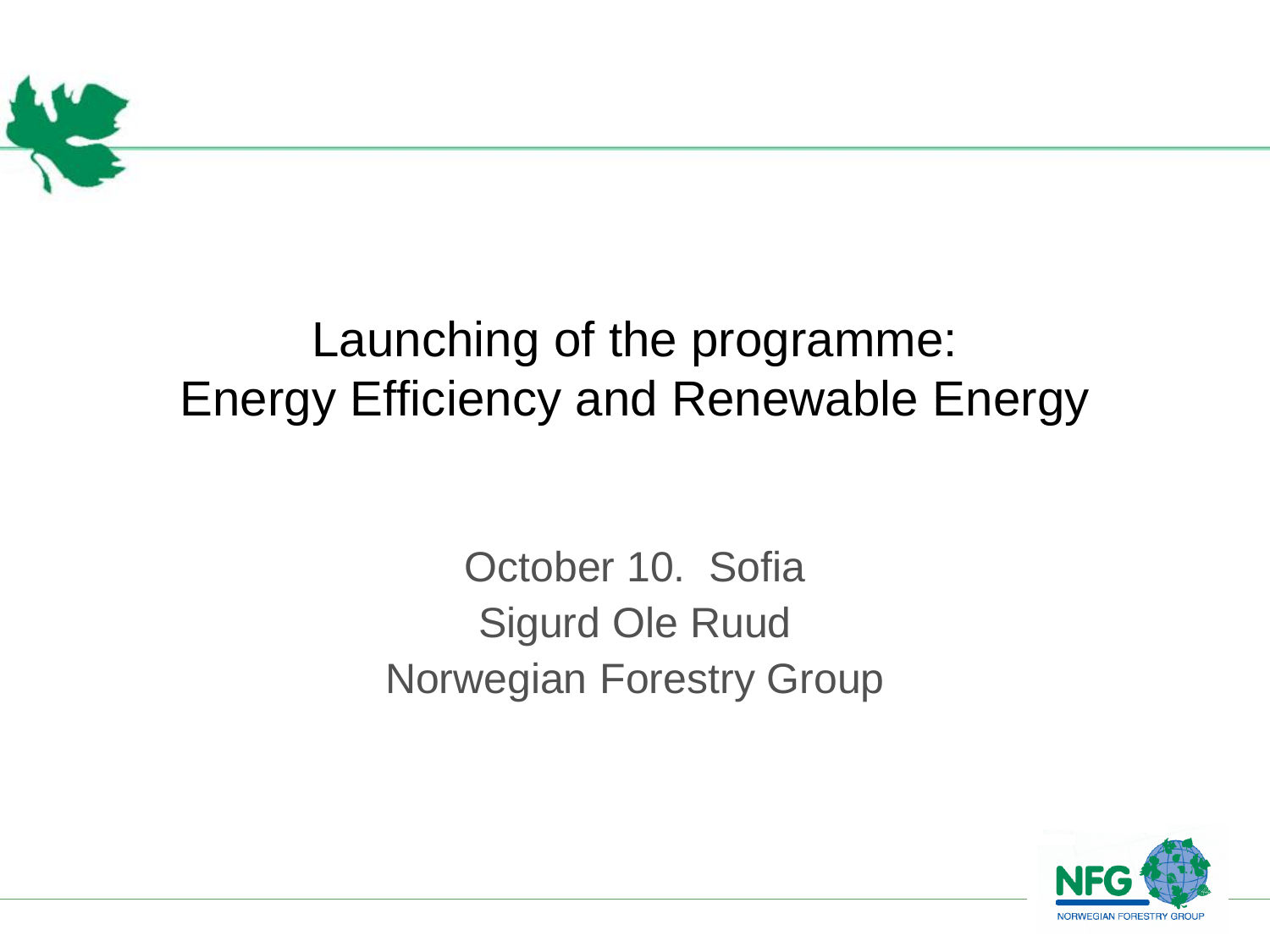

• NFG is a network company with experience from all aspects of Norwegian forestry both in the public and private sector. In addition, the group has extensive experience from Eastern Europe, Africa, Asia and Latin America.

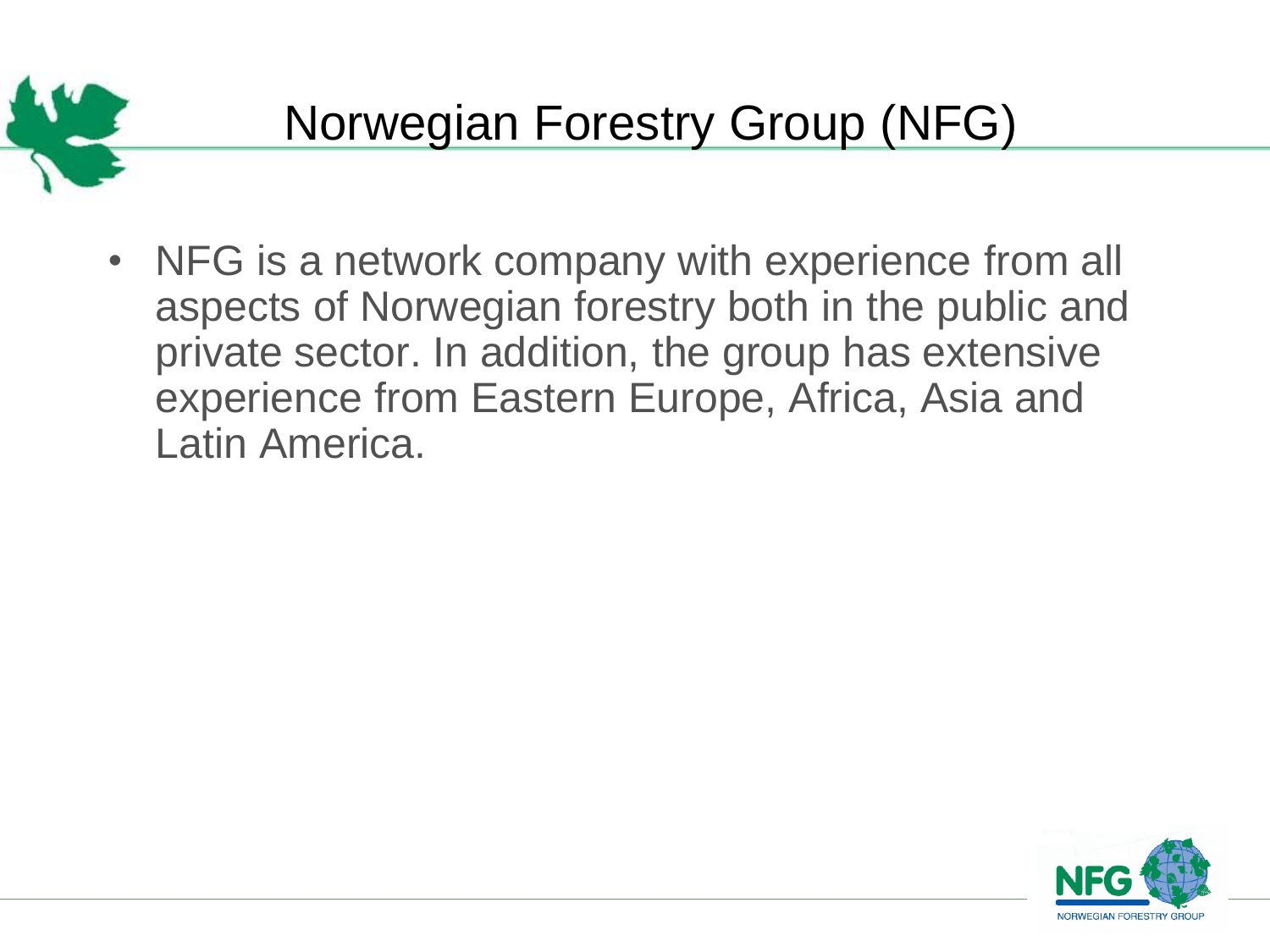

#### Members of NFG



The Norwegian State Forest an Land Corporation (Statskog)

The Norwegian Forestry Association (NORSKOG)

The Norwegian Forest and Landscape Institute ()

The Norwegian Forestry Society (NFS)

Forestry Extension Institute (SKI)

FORAN AS

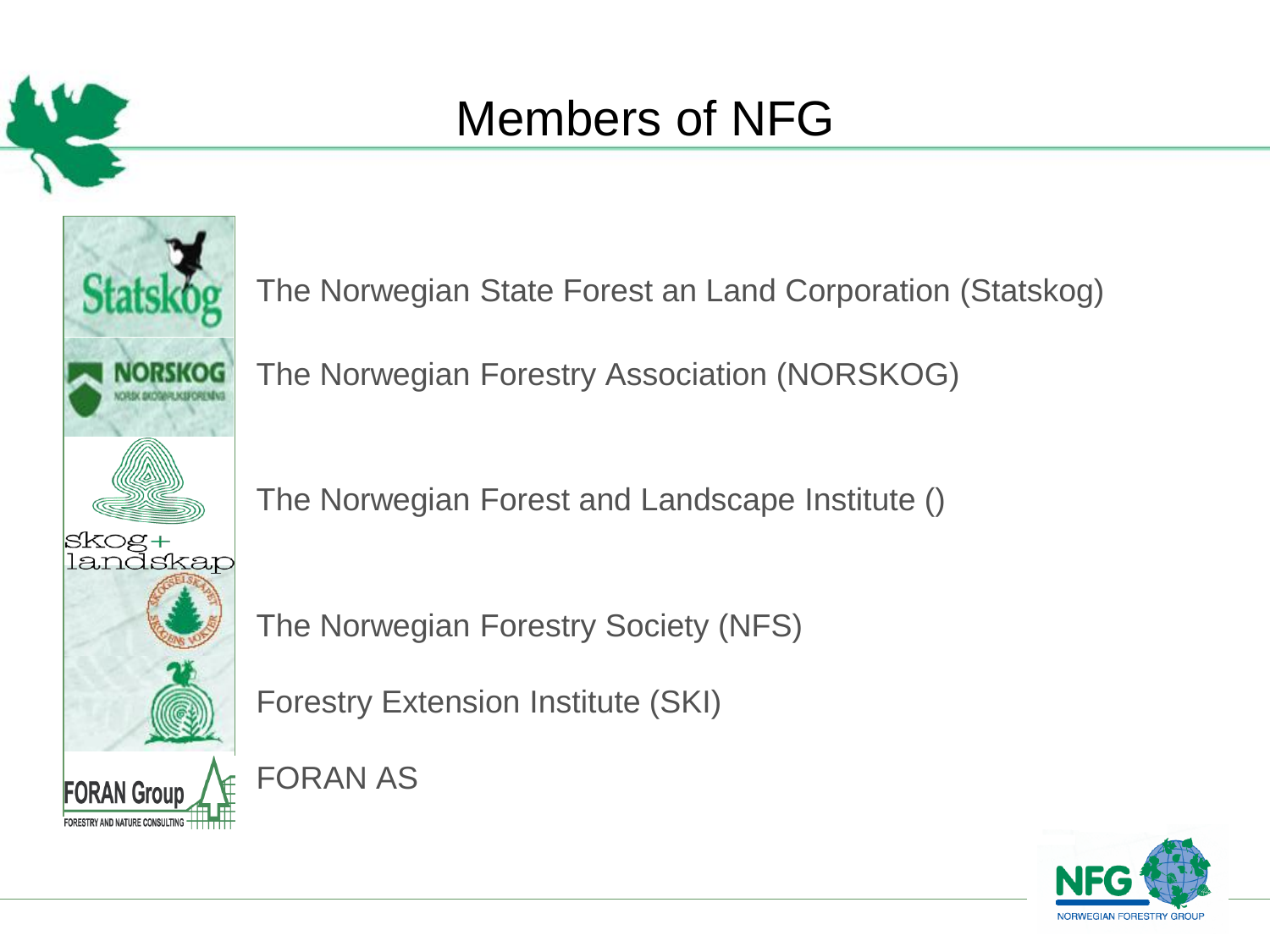

- NFG can offer competence and partnership in most disciplines under the categories:
	- Energy efficiency measures in public buildings (changing of fuel and boilers, replacement of heating installations and systems) and increased use of renewable energy sources for heat generation (heat pumps, biomass, solar and geothermal energy);
	- Production of fuels for heating based on biomass.

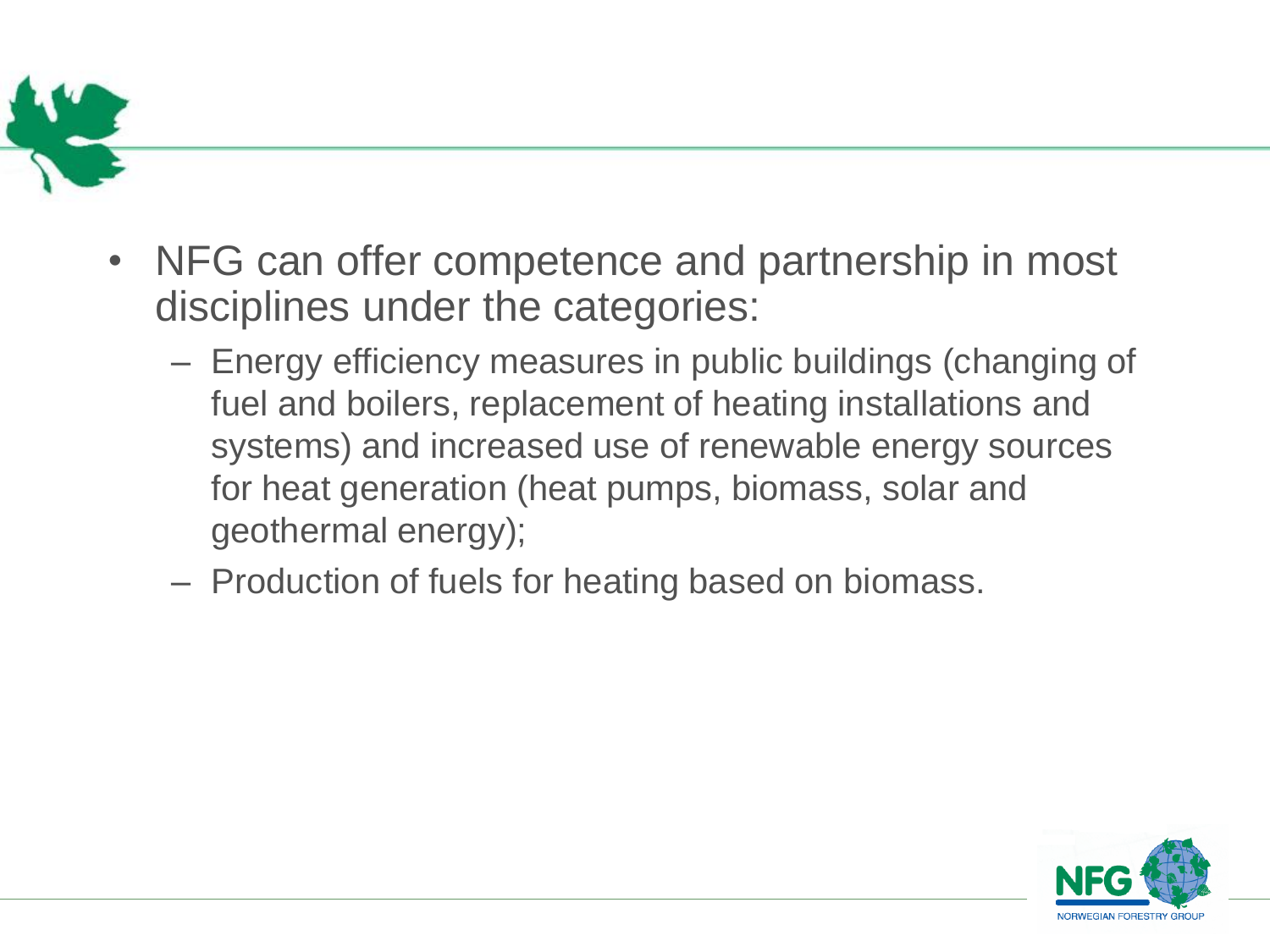

**NORWEGIAN FORESTRY GROUP**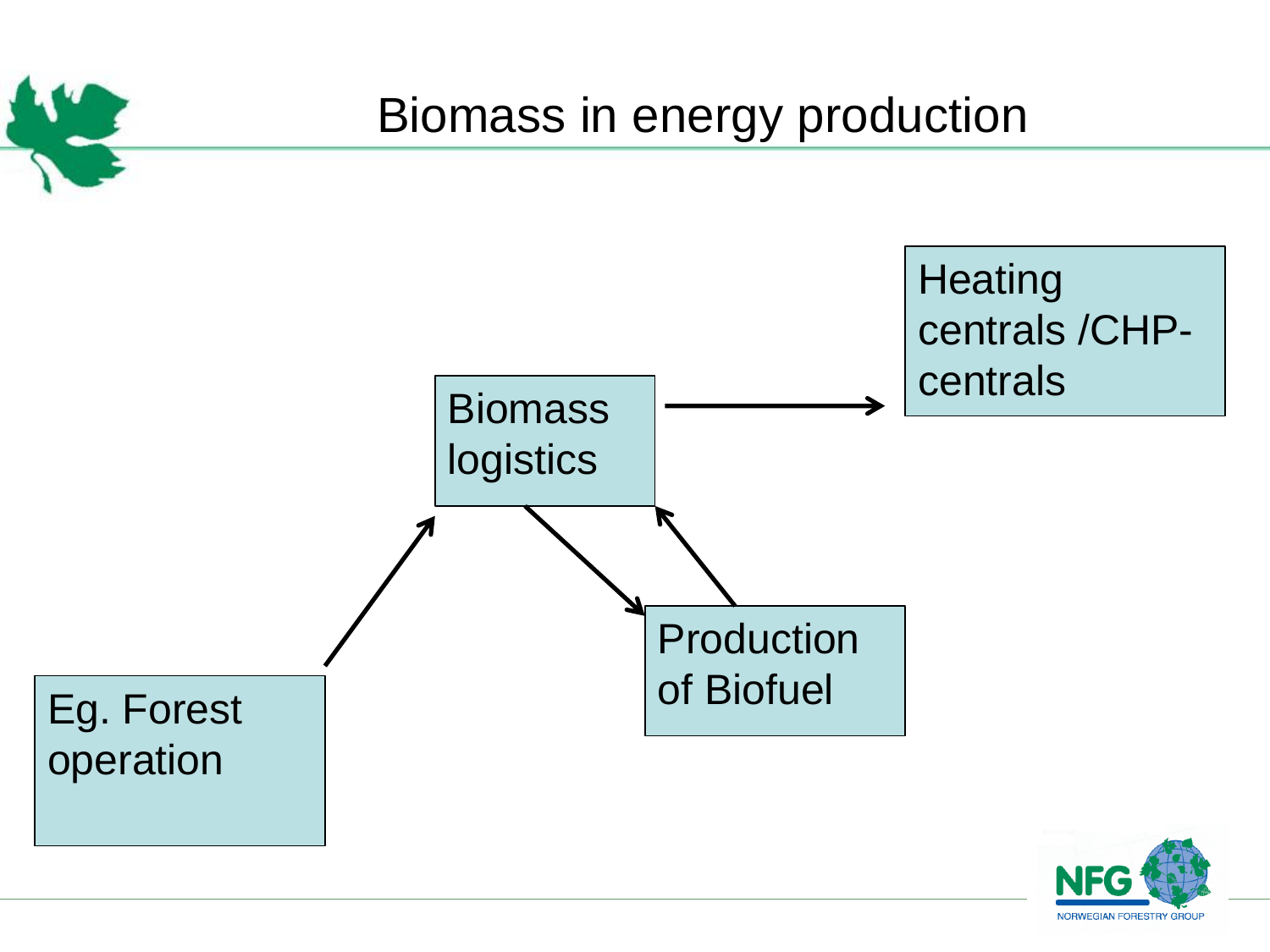

# Challenges in Bio Energy Investments (1)

| Important parts of the process                                                                    | <b>NFG assistance</b>  |
|---------------------------------------------------------------------------------------------------|------------------------|
| Define the local need for distribution of varm/hot water                                          | <b>No</b>              |
| Define the possibillities to sell electricity                                                     | <b>No</b>              |
| Define resources available to feed heating central /CHP central                                   | <b>Yes</b>             |
| Define specifications for heating central/ CHP central choice of<br>fuel                          | <b>Yes</b>             |
| Define locations of biomass logistic centres                                                      | <b>Yes</b>             |
| Operating biomass centres                                                                         | <b>Yes</b>             |
| Forest operations and transportation from cutting cite to<br>logistical centre or heating central | <b>Yes</b>             |
|                                                                                                   | <b>NORWEGIAN FORES</b> |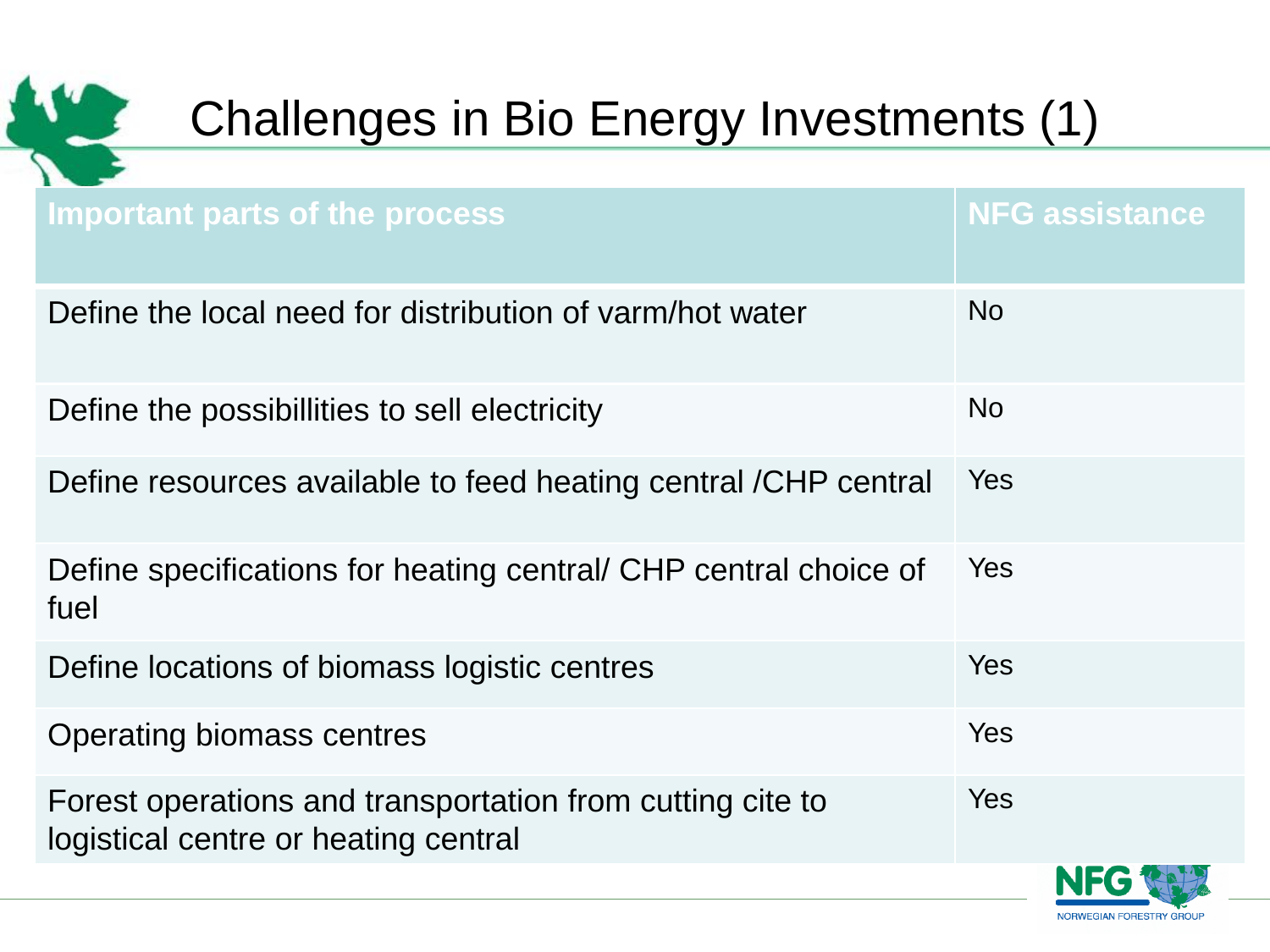

### Challenges in Bio Energy Investments (2)

| Important parts of the process                             | <b>NFG assistance</b> |
|------------------------------------------------------------|-----------------------|
| Terminal services at Biomass logistic centre               | <b>Yes</b>            |
| Operation of Heating Centrals and local heating systems    | Yes                   |
| <b>Business plans</b>                                      | Yes                   |
| <b>Marketing plans</b>                                     | Yes                   |
| Contracts and agreements with suppliers and customers      | <b>Yes</b>            |
| Quality and environmental Certification (chain of custody) | <b>Yes</b>            |

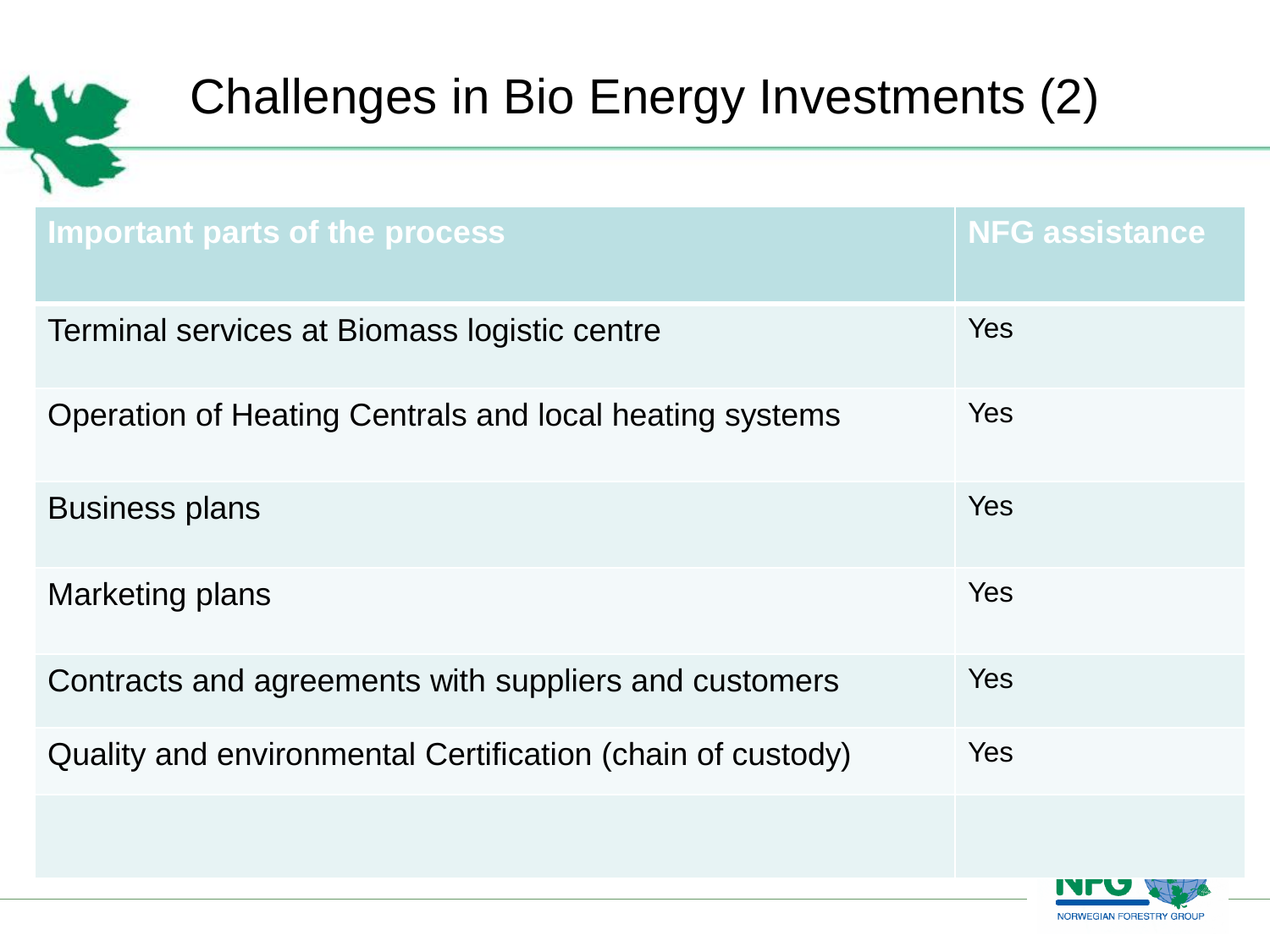

## Relevant EEA or Norway grants projects

- Bulgaria:
	- 1 project under the programme Green Industry Innovation: Bio Energy heating for Bulgarian Municipalities
- Slovakia
	- 2 projects regarding development of Biomass Logistic **Centers**